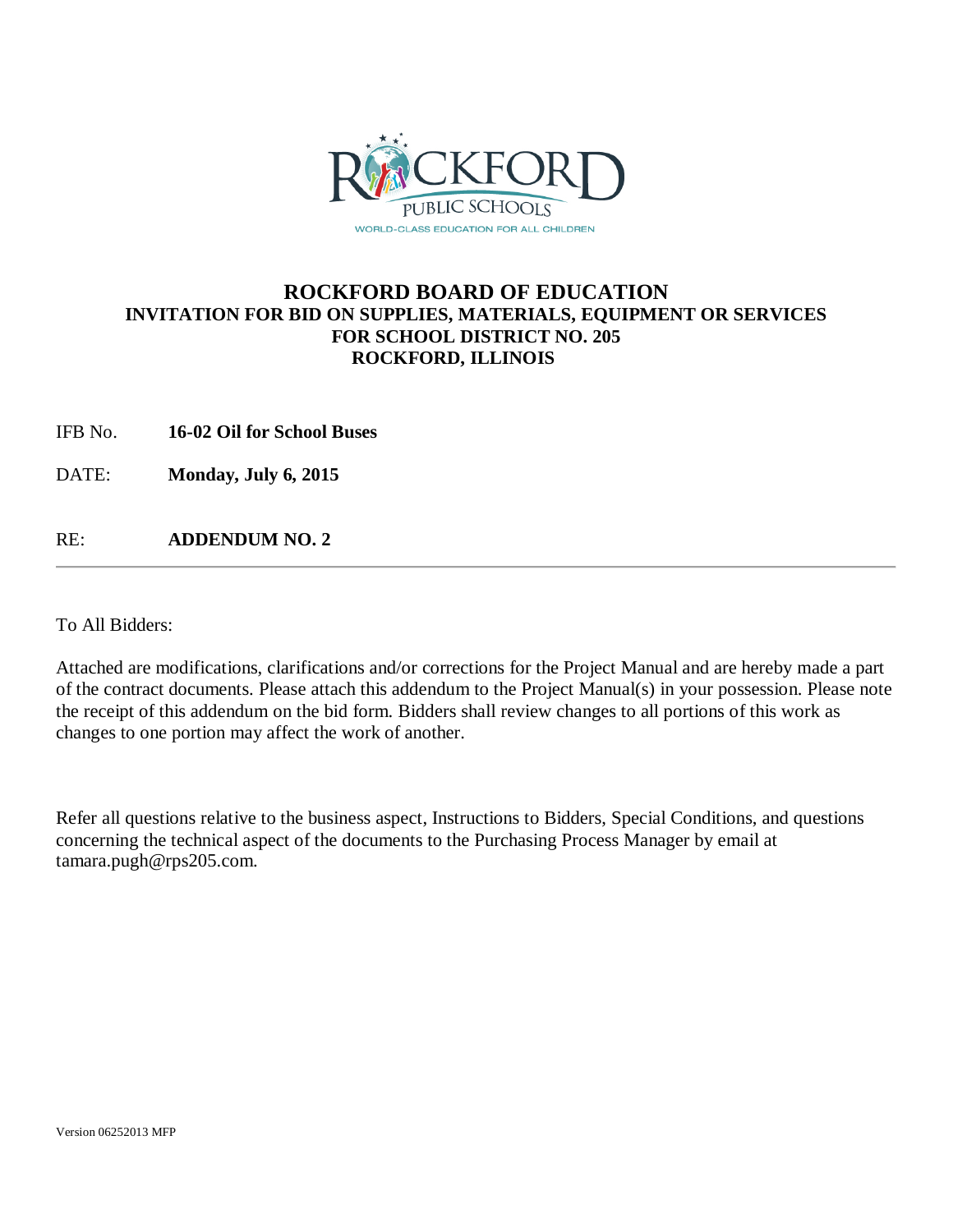- General Terms and Discussions, Paragraph 8. Pricing:
	- o Please clarify the contract firm price requirement and contract period. Is the contract period one year or three years? Is the contract price firm for one or three years?

The anticipated term of the contract will be a one-year contract with two (2) additional one year **option** terms

- Specifications of Oil For School Busses, Oil Supplier Needs:
	- o Please clarify "…Organization of Exporting Countries (OPEC) pricing. This price will be permitted to fluctuate upward and downward during the course of the contract." What is OPEC Pricing and how is it defined? Are prices firm for one year, three years, or can they fluctuate during the course of the contract?

The price bid shall consist of two parts. The first part of the bid price shall be the price per gallon for 15W40 new motor oil with Organization of the Petroleum Exporting Countries (OPEC) pricing. **This price will be permitted to fluctuate upward and downward during the course of the contrac**t.

> $\circ$  Please clarify – "The second part of this bid price consists of the price determined by the Contract for his transportation and delivery costs plus profit margin. This part of the bid will remain for each year of the contract." General Terms and Discussion, Paragraph 8. Pricing refers to "…full purchase price, including delivery to destination…" Which is it? Is the Contract period one year or three?

The second part of the bid price consists of the price determined by the Contractor for his transportation and delivery costs plus profit margin. This part of the bid will remain firm for each year of the contract. The anticipated term of the contract will be a one-year contract with two (2) additional one year **option** terms

- Performance Requirements:
	- o Please clarify requirement for PC11A. PC11A is still undefined by the API pending testing and further analysis. Forecasted implementation date is 2017.
- Pricing/Economic Adjustments:
	- o Please clarify what does this section refer to? Which adjustment method is correct between firm price, one to three years, OPEC pricing, or CPI?

The price bid shall consist of two parts. The first part of the bid price shall be the price per gallon for 15W40 new motor oil with Organization of the Petroleum Exporting Countries (OPEC) pricing. This price will be permitted to fluctuate upward and downward during the course of the contract.